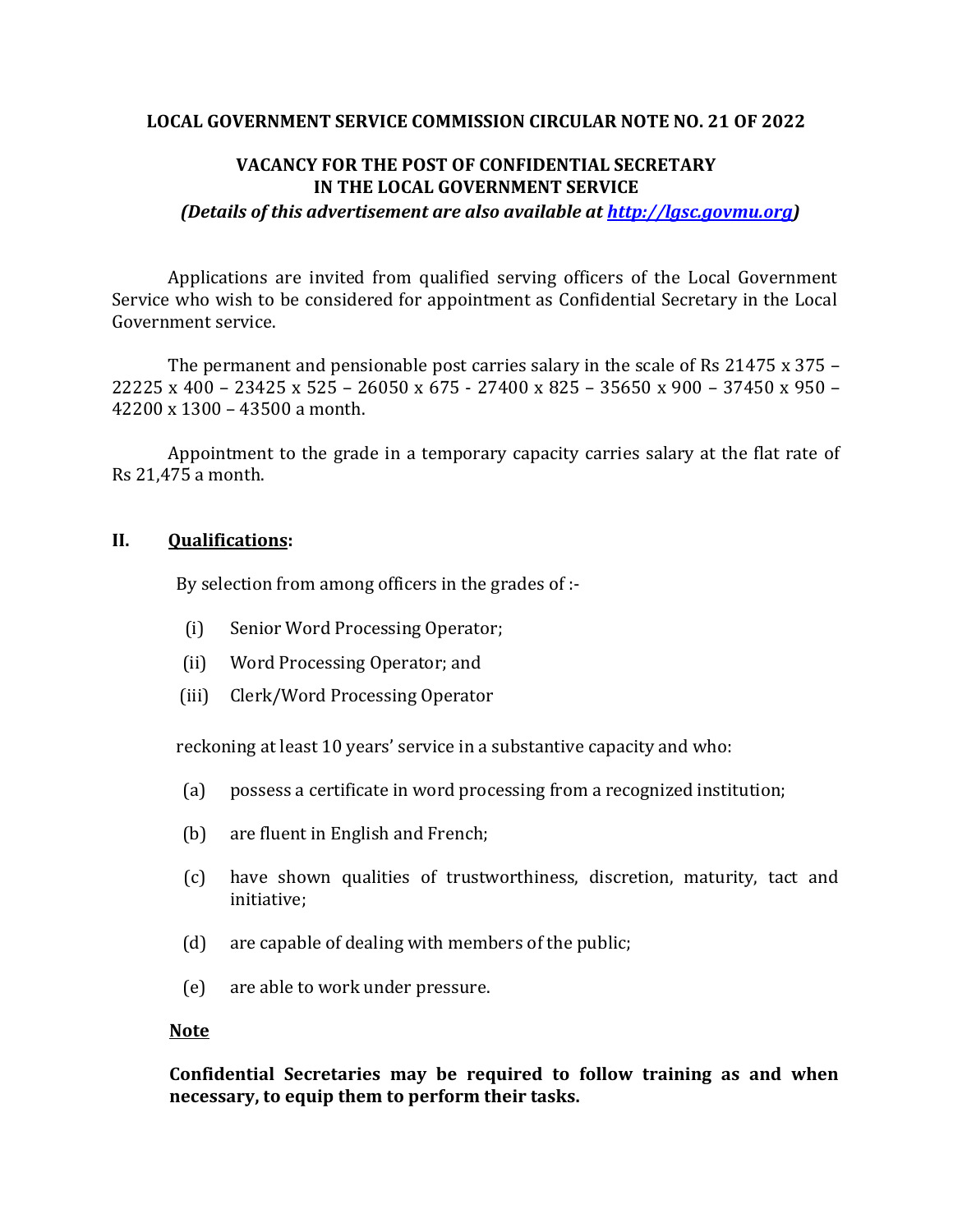# **NOTE:**

- *1. The onus for the submission of equivalence of qualification (if applicable) from the relevant authorities (Higher Education Commission or Mauritius Qualifications Authority) rests on the candidates. Applications will not be considered in case of non-submission of Equivalence Certificate, as appropriate, by the closing date.*
- *2. Candidates should enclose photocopies of their National Identity Card and academic/technical qualifications and, where applicable, relevant documentary evidence of all experience/knowledge claimed.*
- *3. Candidates are informed that they may be outposted to any Sub Office of the Local Authority, and also, with the approval of the appropriate authority, to any other Local Authority where their services will be required.*

# **III. Duties:**

- 1. To arrange appointments, receive visitors and deal with enquiries.
- 2. To make telephone calls and screen incoming calls and visitors and determine the course of action required for satisfactory disposition.
- 3. To take down dictation and type.
- 4. To perform word processing and telex/telefax duties and simple computer/data processing work and operate e-mail services.
- 5. To take messages and facilitate the process of communication between relevant stakeholders.
- 6. To keep track of important documents, papers and make them available expeditiously.
- 7. To supervise the work of Word Processing Operator/Senior Word Processing Operator whenever required.
- 8. To prioritise work on a daily basis and to be responsible for ensuring that deadlines are met and appointments honoured.
- 9. To keep confidential files and perform all typing work of a confidential nature.
- 10. To perform general secretarial duties including the taking of notes, typing, classification and retrieval of records and documents.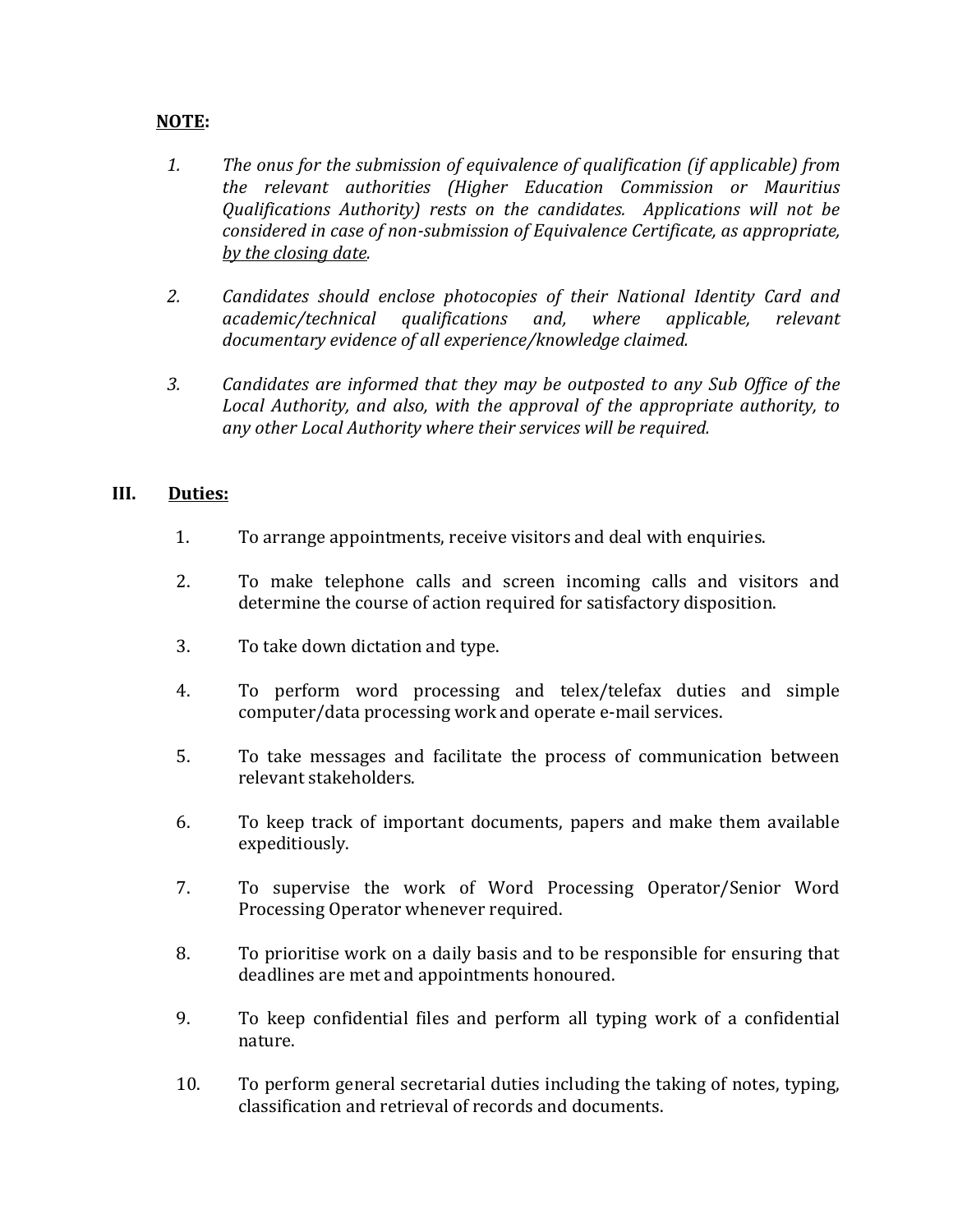- 11. To ensure that meetings are well organized and take place in time and appropriate information is made available.
- 12. To perform such other duties directly related to the main duties listed above or related to the delivery of the output and results expected from Confidential Secretaries in the roles ascribed to them according to their postings.

### **Note: Confidential Secretaries may be required to work outside normal working hours.**

# **IV. Mode of Application:**

- (i) Candidates should submit their applications on LGSC Form 7a which may be obtained from the Office of the Local Government Service Commission, Louis Pasteur Street, Forest Side or from any Local Authority.
	- **NOTE:** Details of this advertisement as well as the application form (LGSC Form 7a) are also available on the website of the Local Government Service Commission at the following address: *[http://lgsc.govmu.org](http://lgsc.govmu.org/)*.
- (ii) Candidates should submit their applications in duplicate, the original should be sent directly to the **Secretary** of the Local Government Service Commission and the duplicate one to their Responsible Officer, who will forward it to the Commission within a week after the closing date.
- (iii) Candidates are advised to read carefully the 'NOTES AND INSTRUCTIONS TO CANDIDATES' before filling in the application form.
- (iv) The envelope should be clearly marked on the top left-hand corner:-

### **"Post of Confidential Secretary, Local Government Service"**

### **V. Closing Date:**

Qualified candidates should submit their applications to the **Secretary**, Local Government Service Commission, Louis Pasteur Street, Forest Side so as to reach him **not later than 15.00 hours on Wednesday 01 June 2022**.